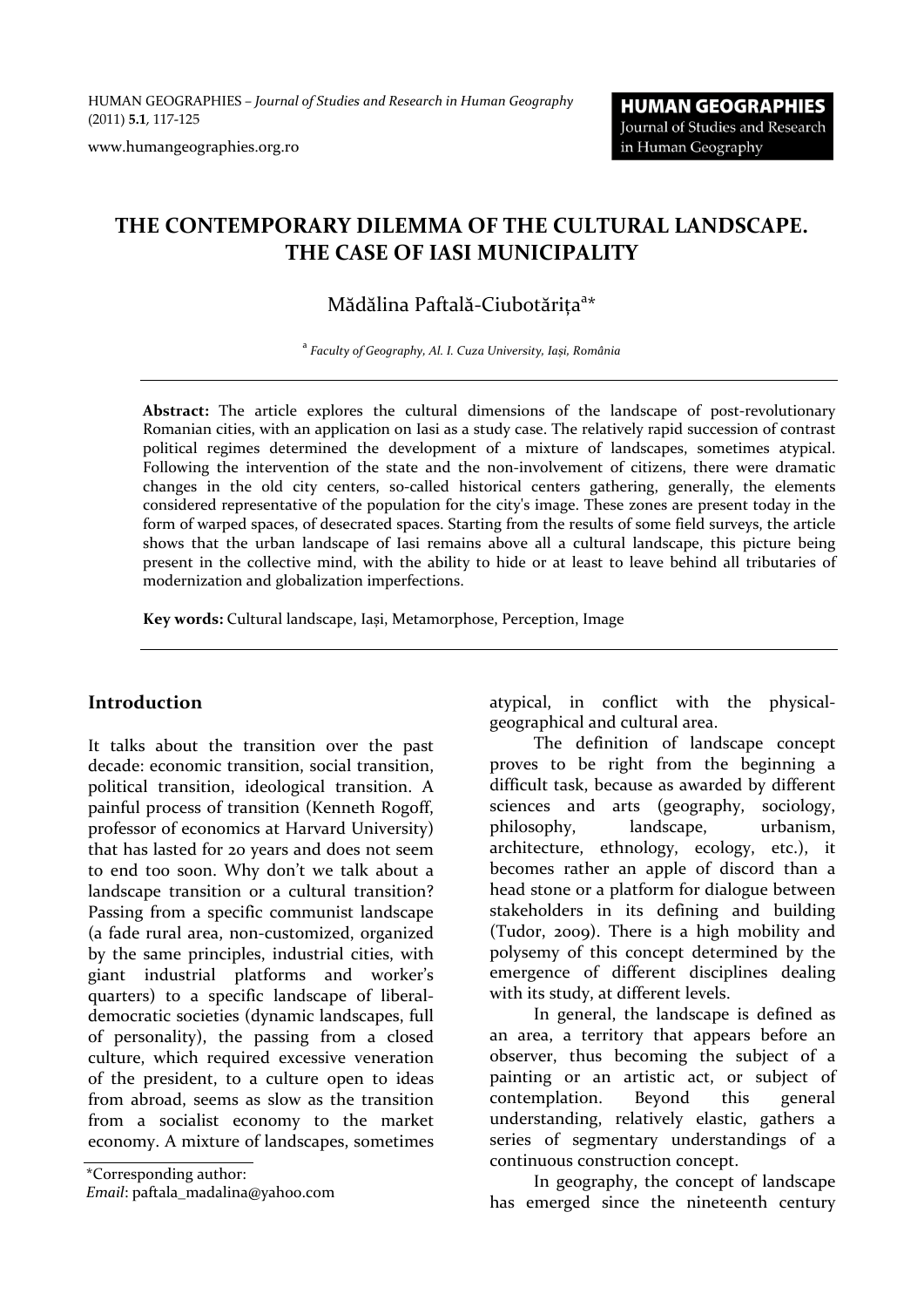with the starting point to German studies, *Landschaft* being viewed initially as a result of the evolution of object maps. Gradually, the landscape becomes the basic unit of geographical study (Groza, 2003). The landscape free of bias was reduced to a space type (mountain scenery, hilly landscape of the plains), which changes with the development of human and cultural geography. Significant progress on the definition of landscape has been achieved in the VII decade, by using the systemic concepts in schools like: Russian (by VB Soceava), German (E. Neef), Canadian (J. Racine and H. Reymond), French (G. Berstrand).

Geographical landscape is a dual reality, equally subjective and objective: objective reality because it contains measurable evidence, which becomes subjective in human perception. Geographical landscape can be defined as a "spatial structure expressed by its own physiognomy, individualized as a result of interaction of abiotic, biotic and anthropogenic factors, valued differently, depending on how it is perceived" (Pretty, 2000). Thus, the geographical landscape represents the visual projection of a rather psychological relation that people maintain with their habitat. A definition proposed by J.B. Jackson (1984), highly synthetic but which has the ability to embrace all aspects of the landscape: geographical, ecological, aesthetic, social and political aspects. These aspects have the ability to highlight the relationship between vernacular and political, between functional and symbolical, suggesting perpetual and dynamic elements of stability: "a composition of spaces created or modified by man to serve as infrastructure or background for our collective existence ".In addition to this, we could cite A. Bailly (1986), who believes that the role of landscape is "to seize the relationship between man and his territory," to overcome the morphological and functional analysis of the space. "So "the landscape, represents at the same time a natural environment [...], a human environment (history, culture), a territory lived (*vécu*) of a group, a creative place (aesthetic, symbolic), constantly changing"(Bailly, 1986).

Why talk so much about the landscape? What purpose is landscape? The answer is multiple: on the one hand, it is necessary in terms of landscape aesthetics, landscape being able to provide information on quality of life (landscape offered by a bidonville provides information on poor living conditions of residents, or returning to the domestic realm, the landscape of a village Gypsy coppersmiths, etc..), on the other hand, landscape is closely related to the image of that place, imagine that becomes its business card that can attract, or, contrary, reject the visitors, investors and residents.

## **The Urban landscape: between social and cultural**

"The city is what we decide to make it based on an objective analysis' (Reissemann, 1964). So, we decided to make the city a place of cultural landscape transformation analysis, historical and cultural center of the Romanian city, focusing on the city of Iasi (the former cultural capital of Romania). The city is the essence of a nation's culture. Historical changes, cultural influences (and the Romanian territory has been subjected to simultaneous influence over its becoming: Roman, Slavic, Austrian, Russian, Ottoman, German, Hungarian, Byzantine, French, American, etc.) territoriality, ethnic and religious diversity, cohesion or segregation, political changes, are all part of the unique urban landscape (Voiculescu, 2009).

#### *Social urban landscape*

Arrangement for housing the urban area provides a social landscape. Using different parts of the city, in terms of housing, over time, allowed the succession and experimentation of more types of urban landscapes. The city has always been the theater of action of the two vectors, spatial segregation factors: the center and periphery. Initially, the center of the residential areas surrounding it belonged to those with a certain social status, the periphery being inhabited by poor and people without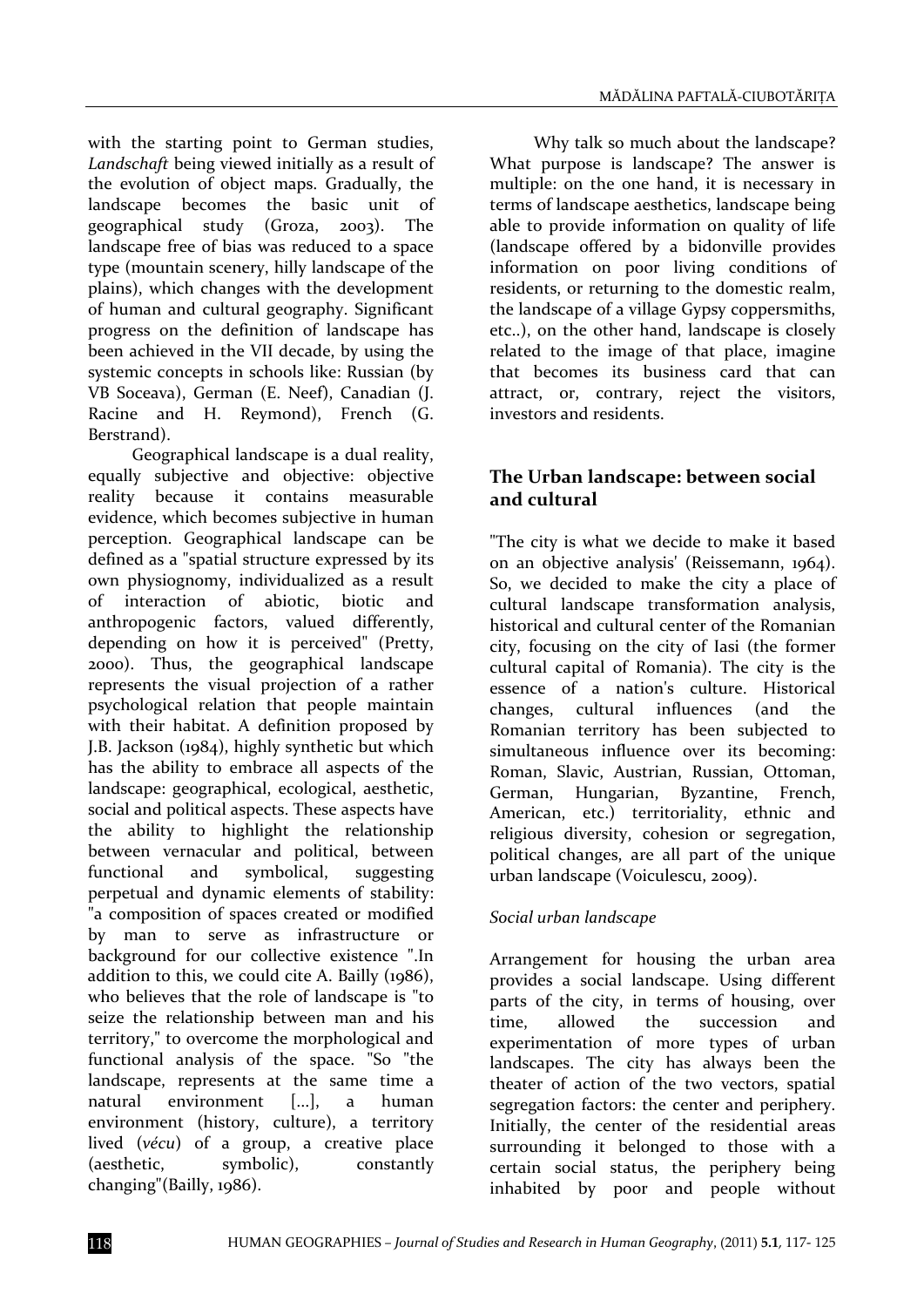identity. With the onset of the industrialization process, the periphery has expanded to encompass the surrounding rural areas, population included, who woke up urbanized. Industrial sites which were mixed with urban spaces, from the highest to the lowest, in those two waves of industrialization (1950 and 1970), all required manpower. Thus, increased migration to rural areas to urban areas, peasants become urban overnight. To accommodate such a large mass of people great working‐class neighborhoods were built, "urban tumors" (Ianoş, 2004), that have completely changed the urban landscape. The center has not escaped the wave of socialist modernization, being constructed buildings without personality, in clear contradiction with the architectural styles of the area, to house state institutions. The center continues to belong to kulaks, while the periphery becomes an area for industrial workers. After 1990, the extension of localities, individual freedom, financial power and willingness to live in a villa, moves the richest families in a chaotic suburb, developed in the absence of a coherent plan for urban growth, and formation of relatively rapid, so-called neighborhoods residential. Buildings in downtown and adjacent areas, which originally belonged to Jews (in the cities of Moldova) and Germans (in the cities of Transylvania) were gradually occupied by a population with weak financial and social power. There was such an abandonment of the historic center/ civic spaces for city conquered new spaces. After two decades in which we witnessed to the degradation of the historical and cultural center, we witness a new process that attempts to remove these areas of clinical death, gentrification. It remains to be seen whether it will succeed.

Returning to the scene of large habitats (with reference to working‐class neighborhoods here built during the socialist system) must be noted that they offer dull gray views, almost xeroxed, regardless of district / city you look. Gray blocks of concrete formwork, with as many levels as possible (8‐ 10), with as many "boxes with matches" apartments, repeating endlessly, in a perfect monotone. By design, the major habitats are characterized by a high density apartment

blocks, children's play areas, parks and green spaces being extremely low. However, these areas were devoid of administrative and cultural institutions in order to create a dependence on the city's civic center. Most often, working‐class neighborhoods were devoid of tourist / cultural objectives.

Immigrants (people arriving from rural areas, employed on industrial sites), residents of new neighborhoods, they brought with them family traditions, social and cultural ways of living, social behavior and a particular interpretation of space, the village, in its social way, and moved to the city. In this respect, it is very suitable "wolf changes his hair but not his vices" Romanian proverb, because the bourgeois transformation of a peasant title has not meant a change in mentality and behavior.

## *Urban Cultural Landscape*

Landscapes, in general, describe a history of the image. The cultural landscape means areas in which the past has placed its stamp. Cultural landscape, such as the industrial landscape, is part of the anthropic landscape, the result of human creativity. Newly built areas, areas that have not a story to tell can be classified only social. Assimilated urban cultural landscape may have significant differences, depending on the typology of physical and social framework to which it refers: it is a palimpsest, and a kaleidoscope of styles and mode (Stan, 2010).

Urban cultural landscape isn't defined outside the city, it reflects the political, social, economic, territorial state of the environment in which it evolves and its history.

Each city is composed of several landscape determined by the objectives and construction group and the formation of relatively compact and homogeneous areas. In Iasi can be identified five landscapes: a specific landscape of historic center, a landscape of cultural institutions, a recreational facilities one, an industrial landscape and a "big Habitats" landscape.

Grouping the most valuable cultural and touristic north-west - center, overlapping largely on the city's civic center, determine us to perceive this area as being representative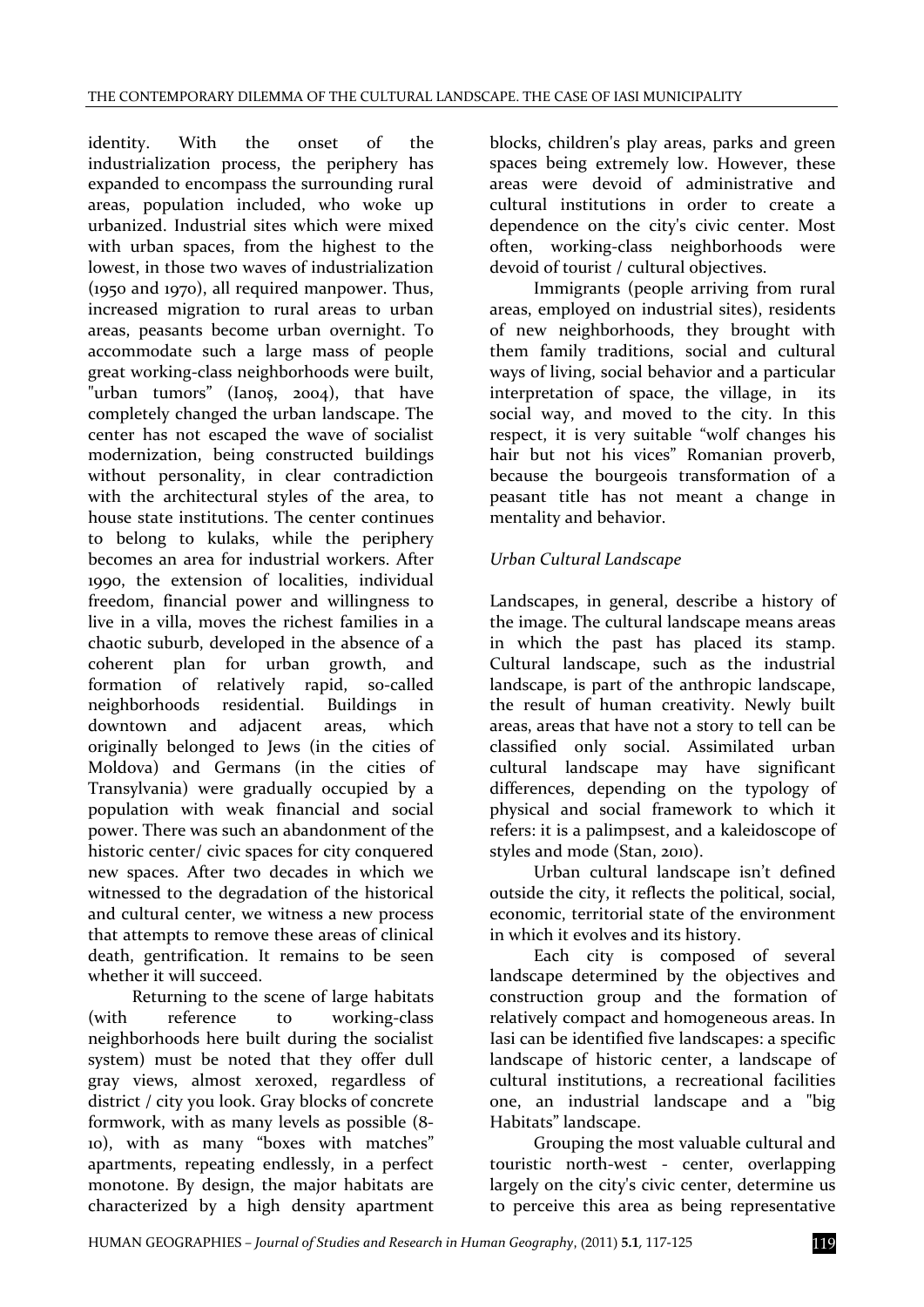for calling Iasi - Romania's cultural capital. The perception of the landscape evolves. Landscape supports interpretations of the idea of beautiful, useful, valuable, the latter being influenced by historical time, circumstances, ideology, etc. The cultural landscape of postsocialist cities in Romania has undergone radical changes and not always so fair in the period before 1989 but especially after.

The old town center was the most severely affected, presenting today like a mixed shop, with everything (XVII - XVIII century buildings and churches ‐ rigid construction of the twentieth century, socialist‐era, glass high‐rise buildings, iron and concrete buildings, all mixed together and having a general aspect of kitsch).

In terms of cultural institutions (schools, universities, libraries) they have managed to maintain its old sites and have escaped largely specific modernization communist and post-communist society. Increasing the number of pupils and students determined to build new bodies that were seen in a total mismatch between parent and new construction building (geometrized, impersonal, gray).

Through its functions, the center is not only culturally but also socially. The social dimension is well defined, is linked to both the historical past and the active present , because that is where social contacts are at the highest intensity, where the population knowledge, in the most profound and complete way, the scale and the dynamism of the city (Lazarescu, 1977).

## **The metamorphosis of the urban cultural landscape**

Continuing the above idea, that the urban cultural landscape is composed of elements that are considered representative by the inhabitants of the settlements, majority grouped in the old town, I will try to present in a structured way the transformations suffered by the center. Romanian Urban Experience shows us that the problems of the center of can't be approached than in the general context of understanding the whole

urban area, being an integral part of all urban good or bad decisions taken locally or nationally imposed.

The organization of this center is conditioned by the geographical location of the city, its size and historical context in which it evolved. Cultural and administrative center of the city doesn't always coincide with the geometric center of the territory, becoming the result of a voluntary process of urban development (the example of Constanta, with an almost peripheral position within the territory, as eloquently).

The idea that history forges the present and that historical heritage of a city counter socialist lifestyle stood to the vast socialist town‐planning programs. As a result, on the one hand, remove the items compared with the past (buildings, mansions, memorials houses, religious buildings), and on the other hand, gave free rein to the application of Ceausescu's megalomaniac ideas in urban practice (Ianoş, 2004). Implantation of new "modern" construction in existing areas has led to assault and desecration of their heritage.

According to the drawings of systematization, in big and medium cities they have demolished the central areas, to build "civic center" in which administrative palaces, houses of culture unions and youth and other buildings with less than a typical architecture dominated the new urban landscape. The interventions have often been brutal, causing functional ruptures obvious even today, and even deepened by the newest urban projects. Depending on the intensity of these fractures can be distinguished fundamental rupture cities (grouped by county residence towns whose in habitants number tripled after 1966), cities with significant ruptures (in this class being included regional cities: Bucharest, Iasi, Craiova, etc.), towns with minor tearing (represented by small and medium‐sized cities) and towns without functional tearing (gathers small agriculture towns and resorts).

Central areas of cities overlap, mostly, to the historical centers, in more or less happy preservation options, reflecting a history that retains only convenient episodes, being also support tourism activities (Iancu, 2003). Central areas meet not only the positive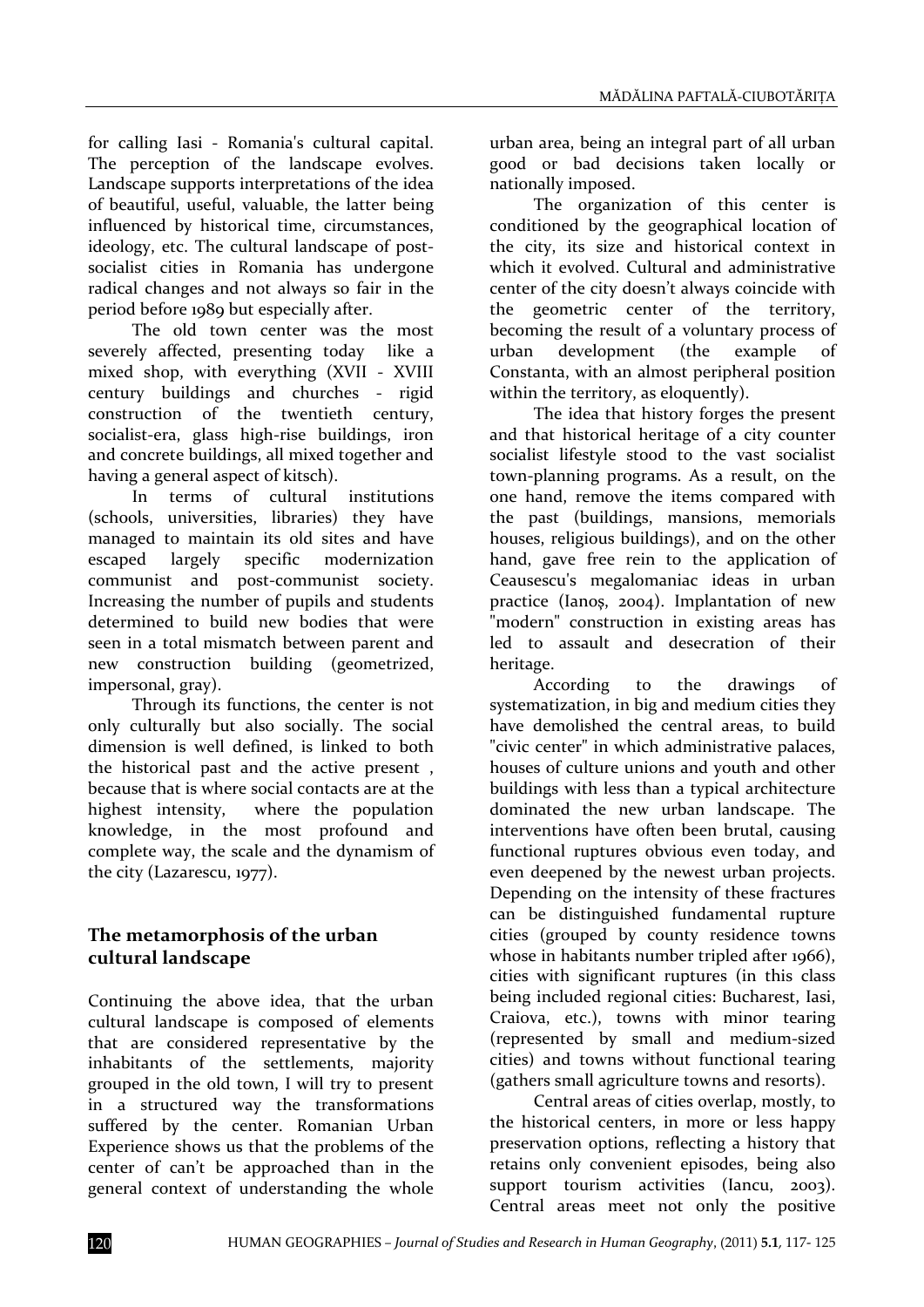aspects (grouped buildings and monuments which tell us about the life and culture of communities whose existence has exhausted physically, but still left with tangible signs in town) but also negative, such as congestion and conflict situations (for example, inadequate street texture to the necessities of modern car traffic).

What we now call the old historic center it is the old functional core that preserved itself in functional urban areas over time. The historic center is defined as the place that has accumulated in a given time history, a substantial amount of urban values characteristic for the existence of such community (Lazarescu, 1977).

The historic center is characterized by concentrating most valuable tourist attractions around the old city center. Their position to the old urban core shows the amplitude and the main directions of growth.

In Iași, the old city is contained within a quadrilateral bounded by the current Ștefan cel Mare street (Broad Lane), Alexandru Lăpuşneanu, Independence Blvd (Hagioaiei Bridge), Elena Doamna and Grigore Ghica (Russian lane), the core city being in the Palace of Culture (Royal Court) and Costache Negri Street (Old Lane). The new city expanded in all directions, including in the first stage (XVIII‐XIX centuries) Copou neighborhoods, Sărărie, Ţicău, Tătăraşi, Ciurchi, Galata, Păcurari, Nicolina and partly, in the second phase (twentieth century), were included neighborhoods Păcurari (the new west), Nicolina (the new south part, now called CUG), Frumoasa, Poitiers, Socola, Bucium, Canta, Mircea cel Bătrân, Alexandru cel Bun, Dacia and Grădinari, plus the Industrial Zone.

By 1940 the city has developed mainly according the location and geographical features of the site: buildings along the river Bahlui were built on high ground portions, and the city does not extend to the hills. After this period, these principles have been forgotten, and development after the war had not connected with the landscape and the historic city center (Horizon 2020). Iaşi 2011 presents an amalgamated image: old building (formerly bohemian, now sitting drop, plus a few renovated buildings) with curtains of gray

concrete blocks of flats, built during the communist era, modern iron and glass buildings, abandoned industrial sites, industrial buildings and green spaces.

"Golden platform "of Iasi, as it is known in tourist language the area which brings together the monuments around old Princely Court (1434) (Palace of Culture, Royal St. Nicholas Church, Dosoftei House, Church Three Holy Hierarchs (including the Philharmonic building ), the Metropolitan Cathedral, the Palace Roznovanu, National Theatre Alecsandri) can be extended to south‐ east /east, embracing also "the hexagon of former or present monasteries " (Church Barnovschi, Zlataust Church, White Church, Golia Monastery, Bărboi Church, St. Sava).

Civic center of the town partially overlap on historic center, grouping the state institutions (City Hall - Palace Roznovanu, Prefecture, Public Finance Division, the Court ‐ with a less typical architecture). The dynamics of this area is complemented by the presence of banking institutions (BRD, Raiffeisen Bank, CEC, Banc, Bank Millennium, etc...), schools (V. Alecsandri School, College of Arts), the business objectives (Moldova Mall, Central Hall, etc.. ), the accommodation(H. Moldova, H. Ramada, H. Europe etc..) and food (restaurants, bars, pizza places, cafes, etc..), Travel agencies and tourist advice (Atlantic, Giramondo, United, etc…), medical centers and pharmacies (St. Paraskeva Medical Center, Hospital of Obstetrics and Gynecology).

To accommodate all these new buildings (hotels, shopping areas) interventions were required on the initially landscape, being sacrificed even Gardens (Grădina Beilicului), fancy boxes, testimony to the city heavily bourgeois life of another time (the example of the demolished area for construction of Hotel Europa) but also the royal or noble mansions (Ghica Vodă's mansion).

Another way of aggression of the center is its modernization. The main reasons were physical and moral wear of built, historical and architectural monuments impairment due to physical degradation and poor land use. Active framing of the historical into the contemporary center of the city has meant not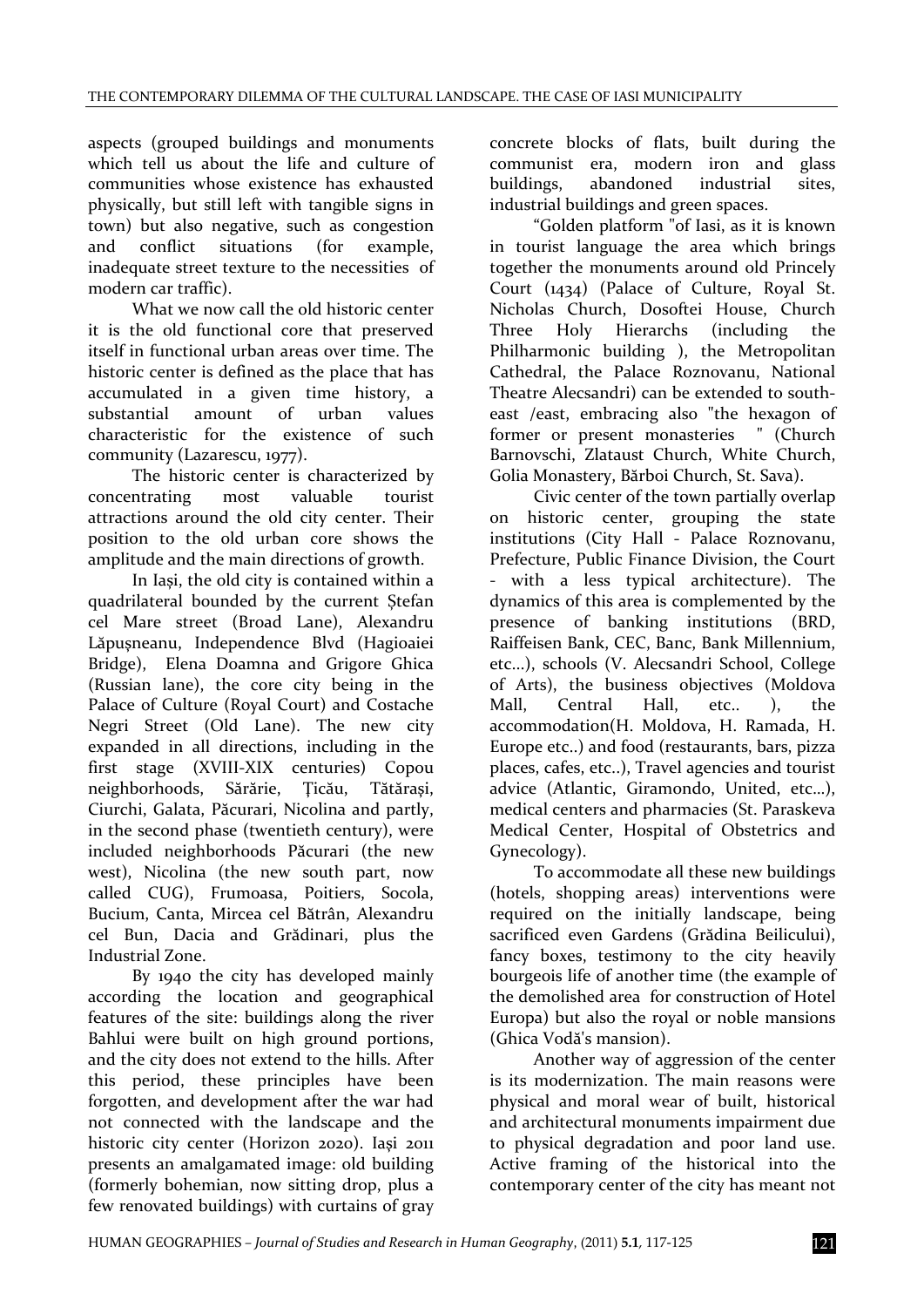only a process of recovery but also a process of completion, leading to a distortion of space.

The idea that the central function is incompatible with the function of residence dominated for a long time the planner's thoughts. It was noted however that no resident population center remains poor as the physical and social presence, its specific functions only intermittently engaging the public interest. Accordingly, the Law 58/1974 requires construction of buildings housing settlements from the center towards the periphery, ensuring high-density assemblies. Thus, there began the process of garnishing the historical center with assembly blocks, xeroxed (Bd. Ștefan cel Mare și Sfânt, Str. Anastasie Panu, Bld. Independenței, all intersecting main streets of the historical center of Iași).

#### **The perception of the urban landscape of Iași as a cultural landscape**

The perception refers to a complex psychological behavior by which an individual organizes his feelings and becomes aware of the real. The perception is a relation between the subject and the object: the object has its own characteristics, but I perceive them with my subjectivity (Sillamy, 2009).

Known for a long time as the cultural capital of Romania, Iași seems to maintain, at least in the collective mind, the attribute of cultural city. In the context of an inter‐city competition more accentuated, building a brand image based on culture may be inspired. An urban marketing strategy based on clear cultural dimension of the municipality – with its specific projections in the city area – would allow finding the correct

proportions between the affection and the respect and would lead to the structure of a city lovemark (Figure 1) in the true sense of the word (Groza, Coudroy de Lille, Paftală, 2010). City lovemark assumes that cities can build a relationship based on love, warmth and respect with the potential customers, gradually becoming indispensable to the consumers. The cities of the future are those who integrate this system of values based on love and respect for the potential consumer, allowing the combination of the emotional and the rational preference.

People who participated at this survey responded to a questionnaire with 29 closed questions, semi - closed and opened, structured in such a way to enable the referral the main characteristics of the area of Iași. The analysis of the responses highlights the cultural dimension of the space of Iași (Figure 2). Hereby, the most respondents think that the image of Iași is based on culture. The second figure concerning the factors



Figure 1. Marks categories (Samama, 2003, modified)

| Ages (years)   | <b>Number</b> | Level of education | <b>Number</b> | Profession               | <b>Number</b> |
|----------------|---------------|--------------------|---------------|--------------------------|---------------|
| $18 - 25$      | 50            | Elementary school  |               | High skilled professions | 76            |
| $26 - 35$      | 39            | High-school        | 21            | Intermediate professions |               |
| $36 - 45$      | 26            | University         | 79            | Office employees         |               |
| $46$ – over 60 | 20            | Postgraduate       | 32            | Workers                  |               |
|                |               |                    |               | Students                 | 26            |
|                |               |                    |               | Unemployed               | h             |
|                |               |                    |               | Retired                  |               |

*Source*: Groza et al. 2010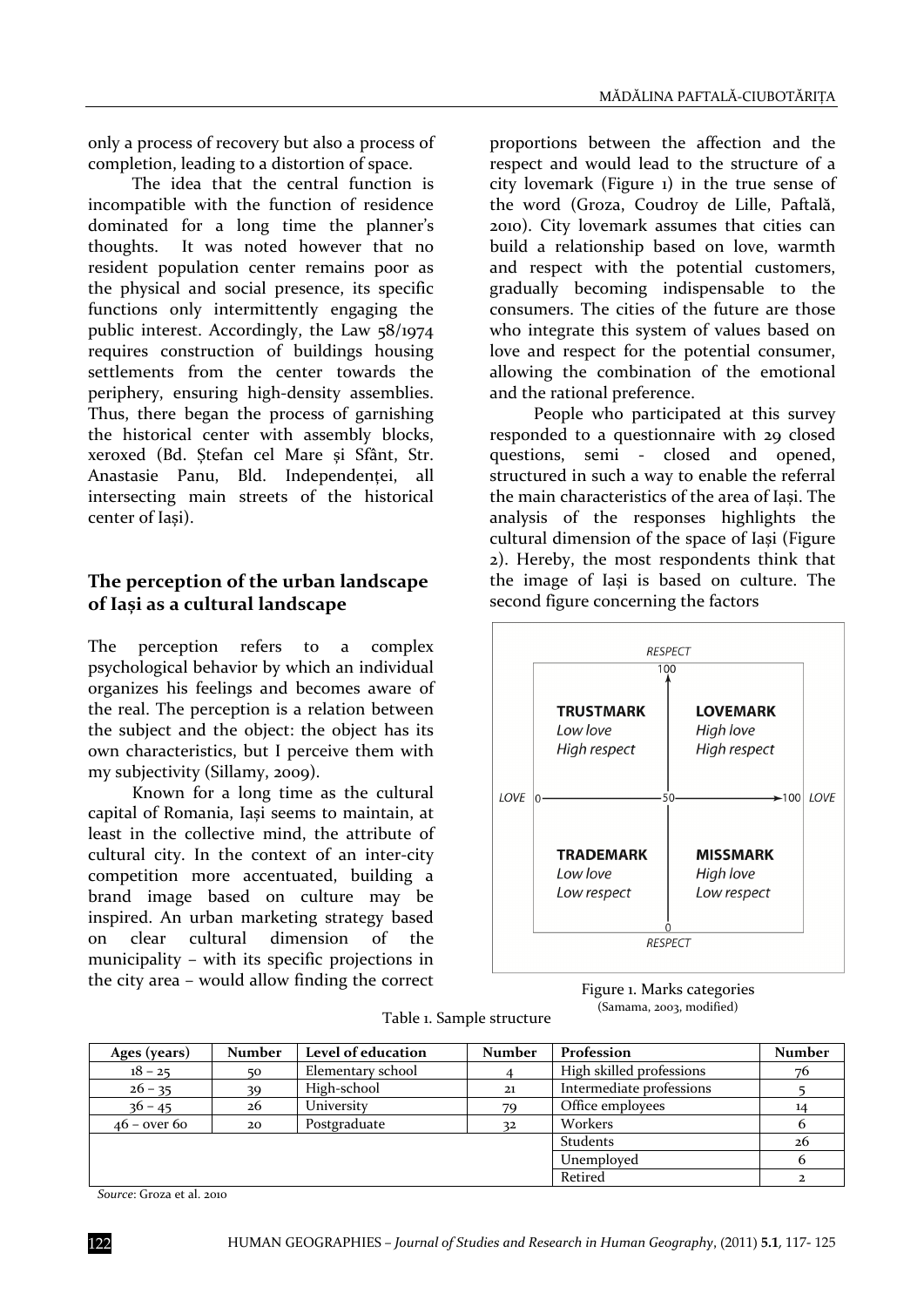

Figure 2. The mapping of the elements underlying the image of Iași



Figure 3 – The frequency of places associated with the municipality of Iaşi *Source*: Groza et al. 2010

underlying the image of Iași municipality was achieved using the Wordle program (Figure 3). Wordle is qualitative data processing software, available online, who has the ability to map words. The word fond size is

determined by the number of the occurrences, as the word appears more frequently in the text processing it is even more prominent.

The responses highlight the cultural  $(94%)$  and educational  $(30%)$  dimensions of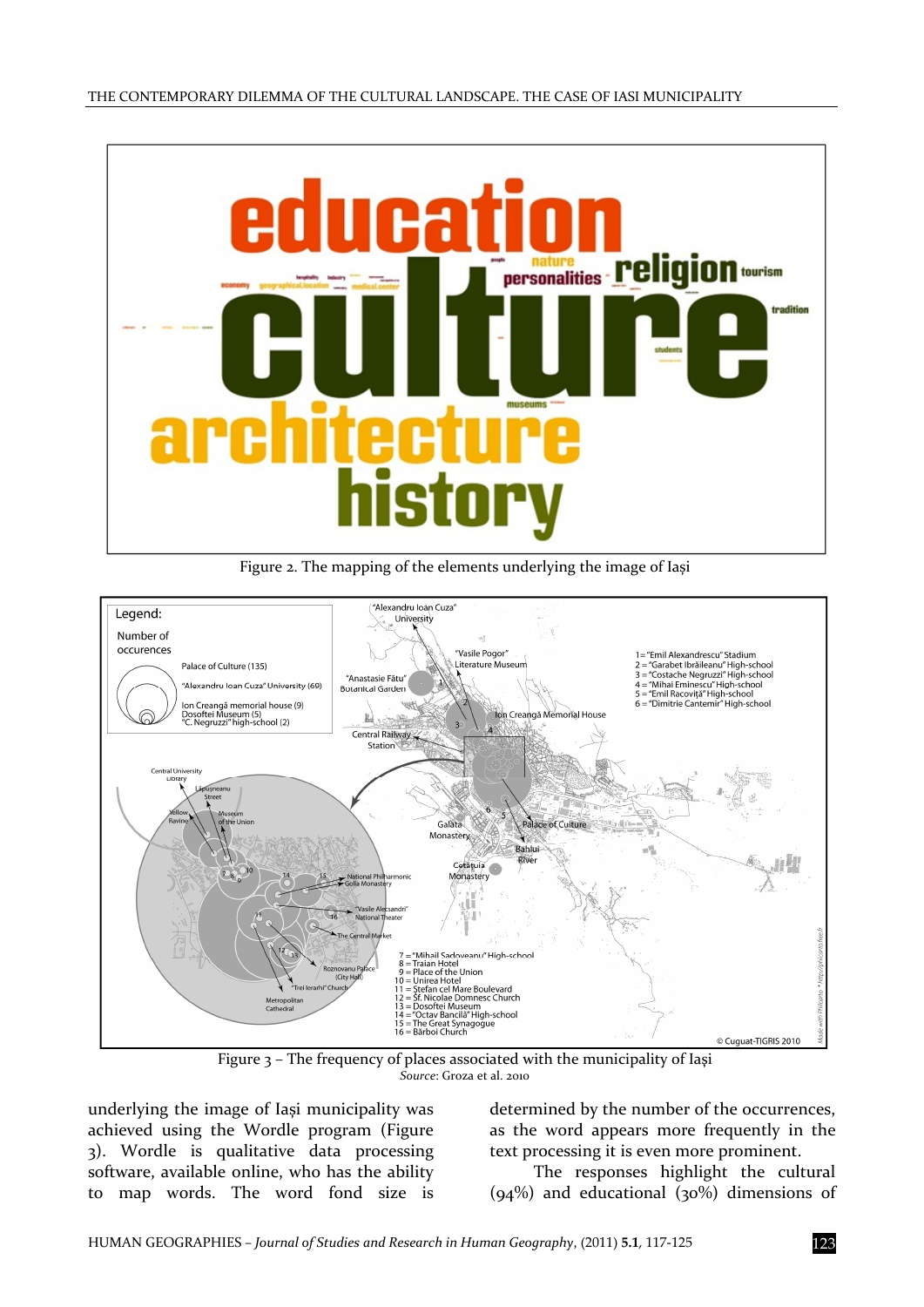the municipality, followed by the others: : 28% believe that the historic past of the city is an asset for the city brand image (the capital of Moldova, and later of unoccupied Romania, the town of the three unions, promoter city of the 1989 Revolution), 14% indicate the natural element as being important in building the image of the city (geographical location, the existence of greenery islands inside the city, and of the borders of woods in the suburbs), 8% mentions the importance of religious item (relics of St. Cuv. Paraschiva, the approximately 100 churches and monasteries), 5% believe that the economic activity has an important contribution to the image of the city (the touristic, industry and commercial activity), 5% remember the traditions and customs still kept, 3% mentions the attribute of medical center, of prime importance, to Moldova and 2% the "how to be" of the people (open, hospitable, warm).

The image of Iași seems to be a complex one (Table 2), with some contradictory elements (young city ‐ closed city to the ideas from abroad, etc.). We easily remark the assigned character of a cultural city. Also with reference to the cultural dimension we add the attributes of attractive university town, a city with special objectives, and a city that preserves the customs and the traditions.

#### **Conclusions**

The "cultural" capital of Moldavia was a large industrial city which tends to become a big bazaar, like a market town. The cultural tradition of Iași was interrupted by the communist regime, only the effect of city size (regional city) succeeding in to keep its superior urban functions. The urban transition involves a cultural transition to, by the reduction of the proletarian culture events and the emergence of the consumer culture (the consumer literature, the cinema city, the discos and bars, the city days who rise in the bad taste party). The cultural attribute does not imply only the existence of significant patrimonial values in the city, but also certain effervescence and a continuity of the cultural events (graphic exhibitions, painting, sculpture exhibitions, a high circulation of cultural magazines, the festivals of international fame, the good music concerts, etc.). Returning to the cultural heritage (the natural and the anthropic one), it is in a fairly advanced state of degradation, the restoration activities being initiated since the 1990s, but unfinished even today. Moreover, the reshape of the urban space during the communism and the post communist caused fundamental changes in the cultural landscape, through the emergence of new buildings, to adapt the territory to different kinds of activities,

| <b>Positive aspects</b>                        | <b>Negative aspects</b>                              |  |  |
|------------------------------------------------|------------------------------------------------------|--|--|
| Cultural city - $97\%$                         | High unemployment (87%)                              |  |  |
| Attractive university town - 92%               | City where the living is not good - 78%              |  |  |
| City with special sightseeing - 92%            | The current municipal team does not give a positive  |  |  |
| Friendly, warm city - $83\%$                   | image to the city - $77\%$                           |  |  |
| Town with old traditions and customs - 79%     | The old transport infrastructure, which does not     |  |  |
| Safe city for tourists - $79\%$                | satisfies the needs of the residents - $71\%$        |  |  |
| City located in a nice area - 78%              | City which doesn't have a dynamic economy - 70%      |  |  |
| An attractive touristic destination (68%)      | A city that had suffered both during the communist   |  |  |
| Young city - $67\%$                            | and post-communist period - 62%                      |  |  |
| A city which has a modern infrastructure of    | Closed city to the ideas from abroad - 61%           |  |  |
| $accommodation - 61%$                          | The current image of the city abroad discourages the |  |  |
| City with quality touristic services - 57%     | business development - 53%                           |  |  |
| Aesthetic city - 54%                           | Poor city - $52\%$                                   |  |  |
| Lively city - $51\%$                           | A touristic destination too expensive compared with  |  |  |
| City with satisfactory $(37%)$ or good $(26%)$ | the quality of services - 40%                        |  |  |
| recreational opportunities                     |                                                      |  |  |

Table 2. The composite image and sometimes contradictory of the city

*Source*: Groza et al., 2010